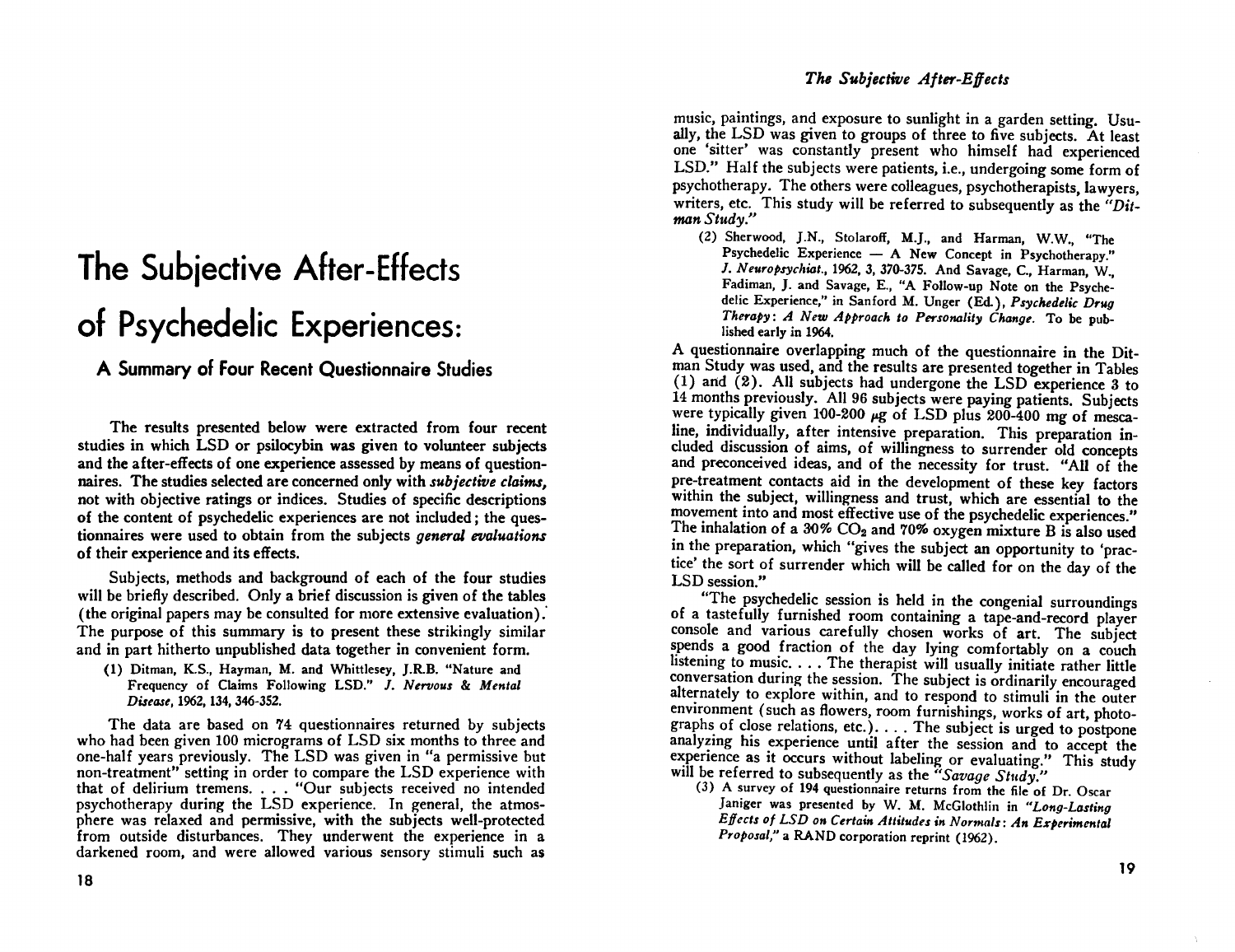### THE PSYCHEDELI**C**REVIEW **Th**e S**ubjective After**-**E**ff**ects**

"Of the 194 subjects 73 were undergoing psychotherapy and TABLE (1)<br>took LSD an average of 3.6 times as a therapeutic aid. The remain-<br>The remain-<br>The remain-<br>The remain-<br>The remain-<br>The remain-<br>The remain-<br>The remain-<br>The ing 121 subjects were volunteers and averaged 1.9 sessions. The  $\frac{1}{2}$  subjects were volunted and averaged 1.9 sessions. The  $\frac{1}{2}$  *now?*  $\frac{1}{2}$  *now?* average interval between the administration of LSD and the equipment pletion of the questionnaire was 10 months and the average maximum dosage 171  $\mu$ g." The non-therapy groups contained twenty physicians, seven psychologists, one dentist; artists, writers, musicians, ministers; teachers, engineers, housewives, secretaries, students and others. "The conditions under which LSD was administered varied somewhat. The therapy group was made up of patients under several psychotherapists and the conduct of the session depended on their orientation. It should be mentioned that for some of this group their **o**rientati**o**n. It sh**o**uld be menti**o**ne**d** that for s**o**me **o**f this *g*r**o**up LSD was somewhat incidental to their overall treatment and the *Feel information* was somewhat incidental to me *49* results are perhaps not comparable to those of patients for whom drug treatment played a major role. The artists participated in a drug treatment played a major role. The artists participated in a A reli*g*ious experience *32* 8*3* creativity study in which they were asked t**o** paint specific objects A very unpleasant experience 19 *33* while under the effects of LSD. The other non-therapy subjects were generally left undisturbed, and wrote a subjective report the following day." This study will be referred to subsequently as the for a study  $\frac{39}{4}$  and  $\frac{39}{4}$  and  $\frac{39}{4}$   $\frac{1}{2}$  is the throughing to a far-off land  $\frac{39}{4}$ 

(4) Timothy Leary, George H. Litwin and Ralph Metzner. "Reactions Very much like being drunk to Psilocybin Administered in a Supportive Environment." (To be published in *J. Nervous & Mental Disease.*)

be p*ub*l**i***s*he*d* in **J***.* **Nervous** &**Mental Disea**s**e**.) Return to feeling*s* of chil*d*hood *28* subjects, one day to three weeks after they had been given psilocybin.<br>
Foreinges: "Ouite a bit." "Very much," "A little," "Not at all." Occupationally, the subjects included graduate students, professional Occupationally, the *s*ubject*s* included *g*raduate student*s***,** professional *go*ries: "*Q*uite a bit," "Very mu*c*h," "*A* little," "N*o*t at all." writer*s* and artist*s***,** psycholo*g*ists**,** mu*s*ician*s***,** housewives and inmate*s* in a correctional institution. They were given doses of psilocybin<br>ranging from 4 mg to 100 mg, with a medium dose of 16 mg. "The "How were you, or what were you left with, after your LSD ex- $\frac{1}{2}$  mg was given in comfortable home-like surroundings, with no **perience?**"  $\mu$ , dical or experimental procedures introduced during the session. Subjects were given all available information on the drug and were allowed to regulate their own dosage, within a maximum set by the allowed to experimenter. Subjects were free to explore whatever aspects of an experience they wished." Preliminary discussions and reading were designed to prepare the subjects for a pleasant experience involving insight and expanded awareness. Therapy was not attempted during the session, although the inmate subsample were involved in an experimental behavior-change program and therefore expected change. Music, art, pictures, etc., were available during sessions, which were held in small groups ranging from 3 to 10 participants. A "guide" who had experienced psilocybin previously was always present. This study will be referred to subsequently as the "Leary Study."<sup>1</sup>

1 Grateful acknowledgement is made to the authors of these studies and, in the case of the Ditman Study, to The Williams & Wilkins Company, Baltimore, for permission to reproduce these data.

#### TABLE (1)

| $\boldsymbol{u}$ v $\boldsymbol{\omega}$ ;<br>Item                           | Percentage*               |  |          |
|------------------------------------------------------------------------------|---------------------------|--|----------|
|                                                                              | Ditman Study Savage Study |  |          |
|                                                                              | $(N = 74)$ $(N = 96)$     |  |          |
| A very pleasant experience                                                   | 72                        |  | 85       |
| Something I want to try again<br>An experience of great beauty               | 66<br>66                  |  | 89<br>81 |
| Greater awareness of reality                                                 | 64                        |  | 92       |
| Feel it was of lasting benefit to me                                         | 50                        |  | 85       |
| The greatest thing that ever happened to me                                  | 49                        |  | 78       |
| A religious experience                                                       | 32                        |  | 83       |
| A very unpleasant experience                                                 | 19                        |  | 33       |
| A disappointing experience                                                   | 7                         |  | 1        |
| An experience of insanity                                                    | 7                         |  | 18       |
| Did me harm mentally                                                         |                           |  | 1        |
| Like travelling to a far-off land                                            | 39                        |  |          |
| Very much like being drunk                                                   | 32                        |  |          |
| Return to feelings of childhood                                              | 28                        |  |          |
| Physical discomfort and illness                                              | 17                        |  |          |
| * Percentages are the responses in the first two of the following four cate- |                           |  |          |

#### TABLE (2)

| <b>Item</b>                                                                                                           | $Percentage$ <sup>*</sup> |            |
|-----------------------------------------------------------------------------------------------------------------------|---------------------------|------------|
|                                                                                                                       | Ditman Study Savage Study |            |
|                                                                                                                       | $(N = 74)$                | $(N = 96)$ |
| A new way of looking at the world                                                                                     | 48                        | 85         |
| A greater understanding of the importance                                                                             |                           |            |
| and meaning of human relationships                                                                                    | 47                        | 86         |
| A new understanding of beauty and art                                                                                 | 43                        | 64         |
| A greater awareness of God, or a Higher<br>Power, or an Ultimate Reality<br>A sense of greater regard for the welfare | 40                        | 90         |
| and comfort of other human beings                                                                                     | 38                        | 78         |
| A realization that I need psychotherapy                                                                               | 17                        | 26         |
| More ability to relax and be myself                                                                                   | 40                        | 74         |
| Improvement noted by person closest to me                                                                             | 42                        | 64         |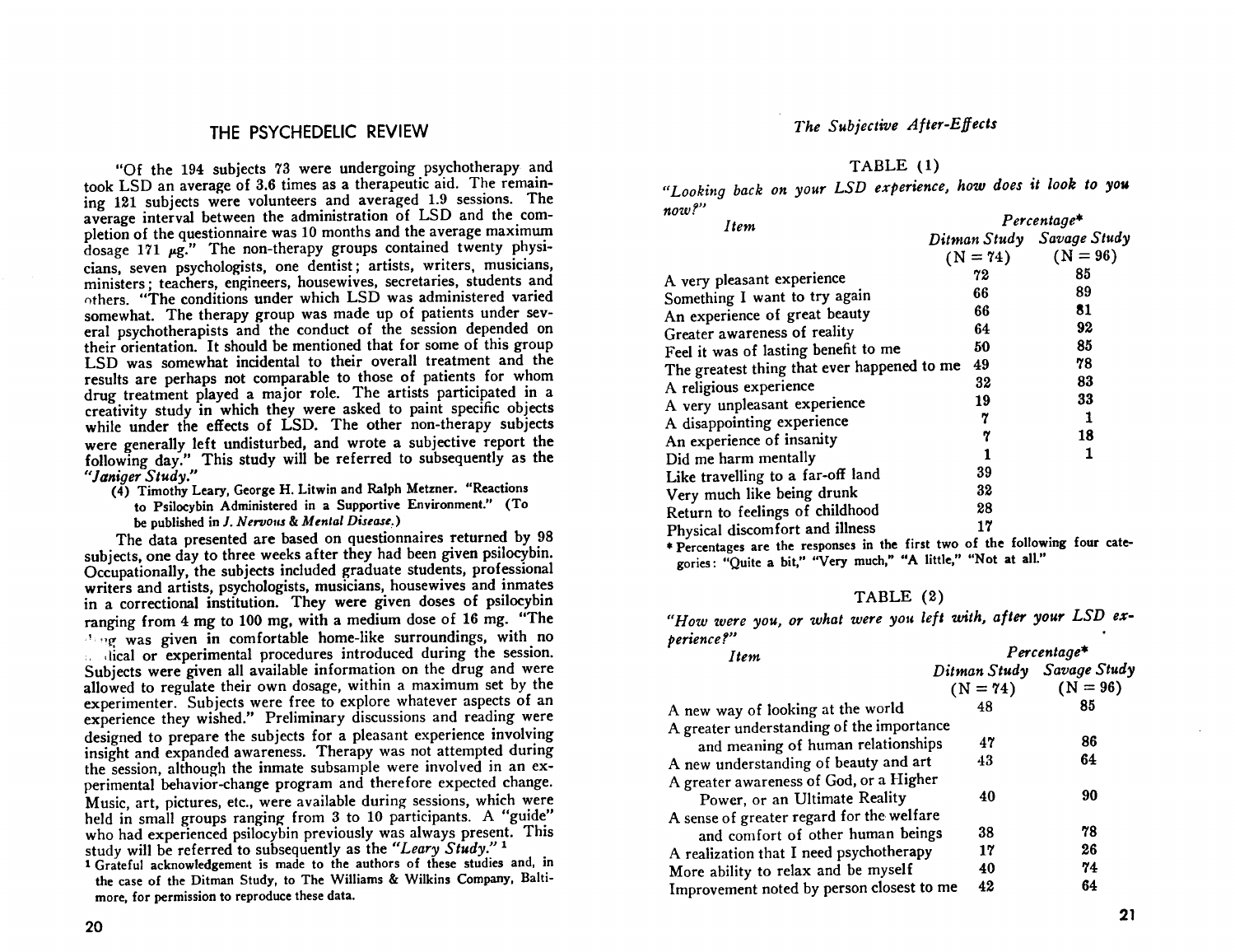#### THE PSYCHEDELIC REVIEW

| Greater tolerance of others                                                           | 40 | 75 |
|---------------------------------------------------------------------------------------|----|----|
| A sense of futility and emptiness                                                     | 7  | 8  |
| A frightening feeling that I might go                                                 |    |    |
| crazy or lose control of myself                                                       | 3  | 8  |
| Sense of relaxation and freedom from anxiety                                          |    |    |
| and tension                                                                           | 56 |    |
| A better understanding of the cause and                                               |    |    |
| source of my troubles                                                                 | 41 |    |
| A set of new decisions and new directions for                                         |    |    |
| my life                                                                               | 39 |    |
| A new sense of fun and enjoyment                                                      | 39 |    |
| A sense of now knowing what life is all about 27                                      |    |    |
| * Percentages are the totals of the two categories: "Quite a bit" and "Very<br>much." |    |    |

#### TABLE (3)

Principal areas of claimed improvement attributed to LSD<br>(Ditman Study)

| .<br>Item                                               | Percentage |  |
|---------------------------------------------------------|------------|--|
|                                                         | $(N = 74)$ |  |
| More ability to relax                                   | 40         |  |
| More comfort with people                                | 37         |  |
| More initiative since LSD                               | 36         |  |
| Less anxiety                                            | 34         |  |
| Increased interest in:                                  |            |  |
| Nature                                                  | 38         |  |
| Art                                                     | 34         |  |
| Music                                                   | 33         |  |
| Changes in "perspective":                               |            |  |
| Deeper significance to things                           | 46         |  |
| Things seem more real                                   | 40         |  |
| Problems less important                                 | 39         |  |
| Colors brighter                                         | 39         |  |
| Changes in "attitude":                                  |            |  |
| More tolerant                                           | 40         |  |
| More accepting of ideas                                 | 38         |  |
| More broadminded                                        | 37         |  |
| Less irritable                                          | 33         |  |
| Changes in sense of values                              | 47         |  |
| Problems such as emotional, financial, drinking, legal, |            |  |
| etc., improved                                          | ۰<br>33    |  |
|                                                         |            |  |

The Subjective After-Effects

| Improvement in income, living quarters and body-weight<br>Increased sex satisfaction | 15<br>14    |
|--------------------------------------------------------------------------------------|-------------|
| TABLE (4)                                                                            |             |
| Changes attributed to LSD<br>(Janiger Study)                                         |             |
| Item                                                                                 | Percentage  |
|                                                                                      | $(N = 194)$ |
| Major objective changes (in job, marital status, etc.)                               | 16          |
| Positive change in interpersonal relations:                                          |             |
| with co-workers and employees                                                        | 43          |
| with acquaintances                                                                   | 41          |
| Increased interest in:                                                               |             |
| social reform                                                                        | 18          |
| political and international affairs                                                  | 22          |
| anthropology                                                                         | 24          |
| morals and ethics                                                                    | 35          |
| Other universal concepts (meaning of life)                                           | 48          |
| Positive change noticed by person closest                                            | 45          |
| Changes in sense of values (money, status, human                                     |             |
| relationships, religion, etc.)                                                       | 48          |
| Looking back on the LSD experience, it was:                                          |             |
| a very pleasant experience                                                           | 66          |
| a very unpleasant experience                                                         | 32          |
| something I would want to try again                                                  | 74          |
| a religious experience                                                               | 24          |
| an experience giving greater understanding of                                        |             |
| myself and others                                                                    | 61          |
| an experience of lasting benefit                                                     | 58          |
| LSD should be used for:                                                              |             |
| becoming aware of oneself                                                            | 75          |
| gaining new meaning to life                                                          | 58          |
| getting people to understand each other                                              | 42          |
| TABLE (5)                                                                            |             |
| Subjective reactions to psilocybin<br>(Leary Study)                                  |             |
|                                                                                      | Percentage  |
| Item                                                                                 | $(N = 98)$  |
| How supportive (relaxing, warm, accepting) was the<br>1)                             |             |
| total situation?                                                                     | 56          |
| Very supportive                                                                      |             |

 $\ddot{\phantom{a}}$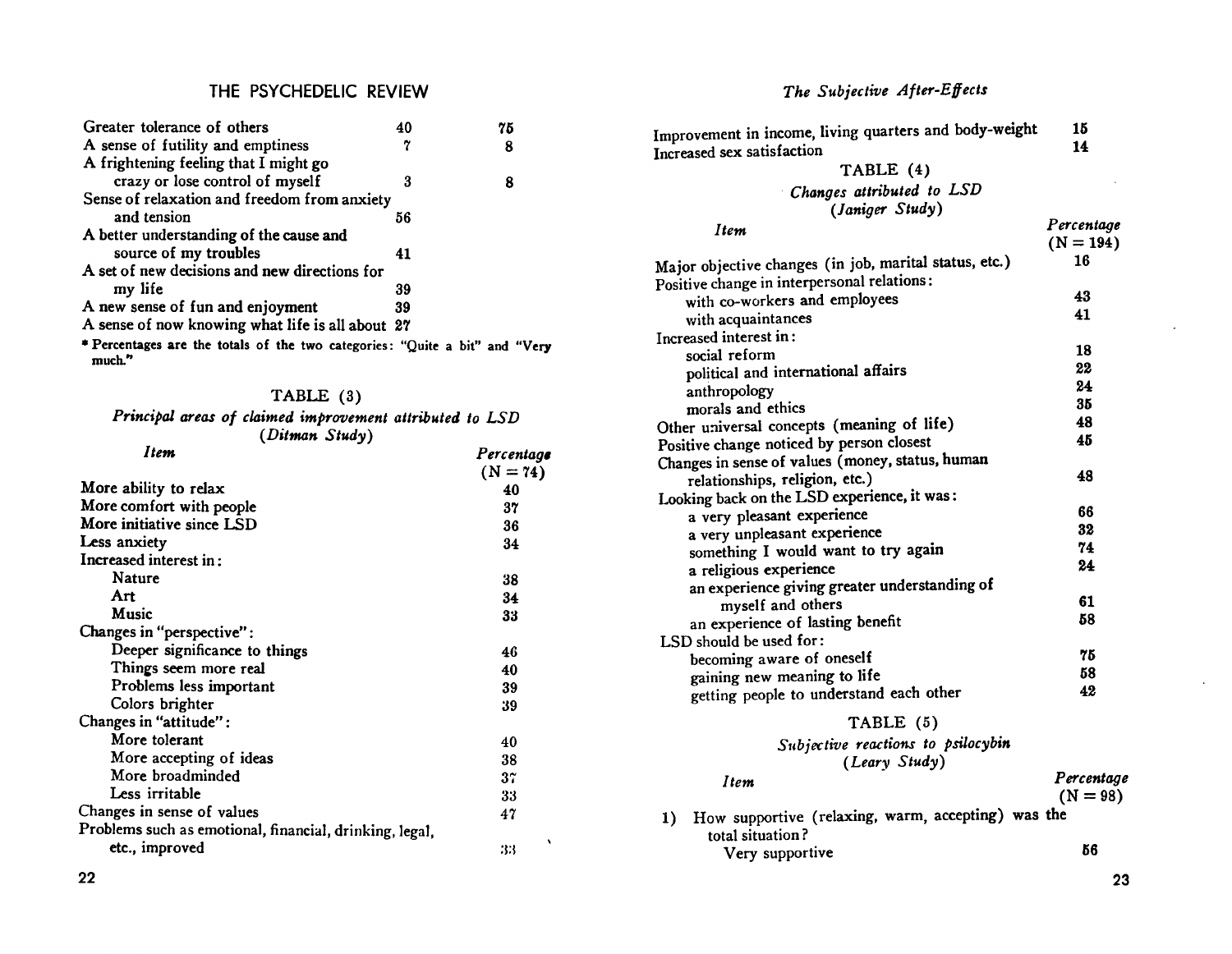#### THE PSY**C**HEDELI**C** REVIEW **The Subjective After**-**Effects**

|    | Mildly supportive                                 | 22       | will reports or lasting belief. The the Driman study, those wild had     |
|----|---------------------------------------------------|----------|--------------------------------------------------------------------------|
|    | Neutral                                           | 10       | a religious orientation, particularly those with a mystical orientation, |
|    | Mildly or very rejecting                          | 11       | claimed the most benefit from the experience and found it the most       |
| 2) | Was the experience pleasant?                      |          | pleasant." These results suggest that perhaps something akin to a        |
|    | Wonderful or ecstatic                             | 32       | religious conversion experience is taking place in some of the subjects. |
|    | Very pleasant                                     | 38       | Table (3) lists the principal area of improvement attributed to          |
|    | O.K.                                              | 23       | LSD in the Ditman study.                                                 |
|    | Unpleasant or very unpleasant                     |          | Table (4) gives comparable figures from the Janiger study;               |
| 3) | Did you learn a lot about yourself and the world? |          | most frequently reported changes occurred in interpersonal rela-         |
|    | Tremendous insights                               | 23       | tions and in values. 75% of all the subjects in this study indicated     |
|    | Learned a lot                                     | 22       | LSD should be used for increasing self-awareness.                        |
|    | Learned something of value                        | 43       | Table (5) gives the results of the Leary study: 70% find the             |
|    | Learned nothing                                   |          | experience pleasant, 88% learn something from it, 62% report that        |
|    | More confused                                     | $\bf{2}$ | it changed their life, and 90% want to try it again.                     |
| 4) | Has the mushroom experience changed you and       |          | On some of the questions it is possible to collate the results           |
|    | your life?                                        |          | from all four studies. Thus the percentages reporting a pleasant ex-     |
|    | Dramatically better                               | 12       | perience in the four studies are 72, 85, 66 and 70, or an average of     |
|    | Changed for better                                | 50       | 73%. Percentages reporting lasting benefit or change are 50, 85, 58,     |
|    | No change                                         | 37       | and 62, or an average of 64%. Percentages wishing to repeat the          |
|    | Worse                                             |          | experience are 66, 89, 74, and 90, or an average of 80%.                 |
| 5) | How about taking the mushroom again under         |          | In three of the studies, an attempt was made to evaluate the             |
|    | trustful, secure circumstances?                   |          | longevity of these claims, i.e., to what extent they are maintained      |
|    | Very eager                                        | 56       | after longer periods of time. In the Savage study, answers were          |
|    | Like to                                           | 34       | compared at four time periods: less than three months after the LSD      |
|    | Don't care                                        | 6        | session, three to six months, six to twelve months and over twelve       |
|    | Rather not                                        |          | months. The results indicated that "felt benefit tends to become ap-     |
|    |                                                   |          | parent some time often the LCD ovperience and to be quoteined fainty     |

#### Discussion

a majority of the subjects claim that the experience was pleasant and a majority of the subjects claim that the experience was pleasant and<br>gave them increased awareness. 50% in the Ditman study and 85% claimed effect as a function of time, and that the decrement is sharpin the Savage study report lasting benefit. The higher figures in the est during the first six months or so. Of individual questions, "be-Savage study are probably attributable to the more intensive prepara-Savage study are probably attributable to the more intensive prepara-<br>
soming aware of self," changes in values, and claims of "lasting bene-<br>
fit" seem to be fairly resistant to erosion by time. In the Ditman tions and to the conduct of sessions centered around the individual fit" seem to be fairly resistant to erosion by time. In the Ditman<br>subject. The percentage of experiences reported to be harmful or study 16 alcoholic pat subject. The percentage of experiences reported to be harmful or study 16 alcoholic patients returned a second questionnaire, approx-<br>unpleasant is very small in both studies.

Table (2) reviews some of the descriptions which subjects They "made fewer claims than they had on the first questionnaire.<br>
consider appropriate to their LSD experience. "Greater understand-<br>
About two-thirds still claime ing of interpersonal relationships" and "a new way of looking at one to one and one-half years, as they had on the first questionnaire, the world" are frequent in both samples. In the Savage study, and three-fourths of these alcoholics still claimed some lasting benefit " awareness of God or a Higher Power or an Ultimate Reality" is (fewer arrests, increased self-understanding and esthetic interest). the most frequent item, and this is significantly correlated  $(r = .68)$  (rewer arrests, increased self-understanding and esthetic interest).

#### The Subjective After-Effects

with reports of lasting benefit. In the Ditman study, "those who had<br>a religious orientation, particularly those with a mystical orientation, claimed the most benefit from the experience and found it the most pleasant." These results suggest that perhaps something akin to a 2) Was the experience pleasant? **please that the experience** pleasant. These results suggest that perhaps something akin to a

5) How about taking the mushroom again under In the studies of the studies of the studies of the studies of the studies of the studies of the studies of the studies of the studies of the studies of the studies of the studi trustful, secure circumstances? **longer comparishes** and the claims, i.e., to what extent they are maintained Very eager 56 after longitude to the Savarover of the Savarover periods of time. In the Savarover were study, and the Savarover were study, and the Savarover were study, and the Savarover were study, and the Savarover were Like to *3*4 compared at f**o**ur time periods: less than three m**o**nths after the *L*SD session, three to six months, six to twelve months and over twelve months. The results indicated that "felt benefit tends to become apparent some time after the *L*SD experience and t**o** be sustained fairly Which well over at least the first year following." In the Janiger study,<br>Table (1) shows that in both the Ditman and Savage studies,<br>mesults were compared after: 0-100 days, 100-389 days, and more easant is very small in both studies.<br>
Table (2) reviews some of the descriptions which subjects They "made fewer claims than they had on the first quastionnaire.